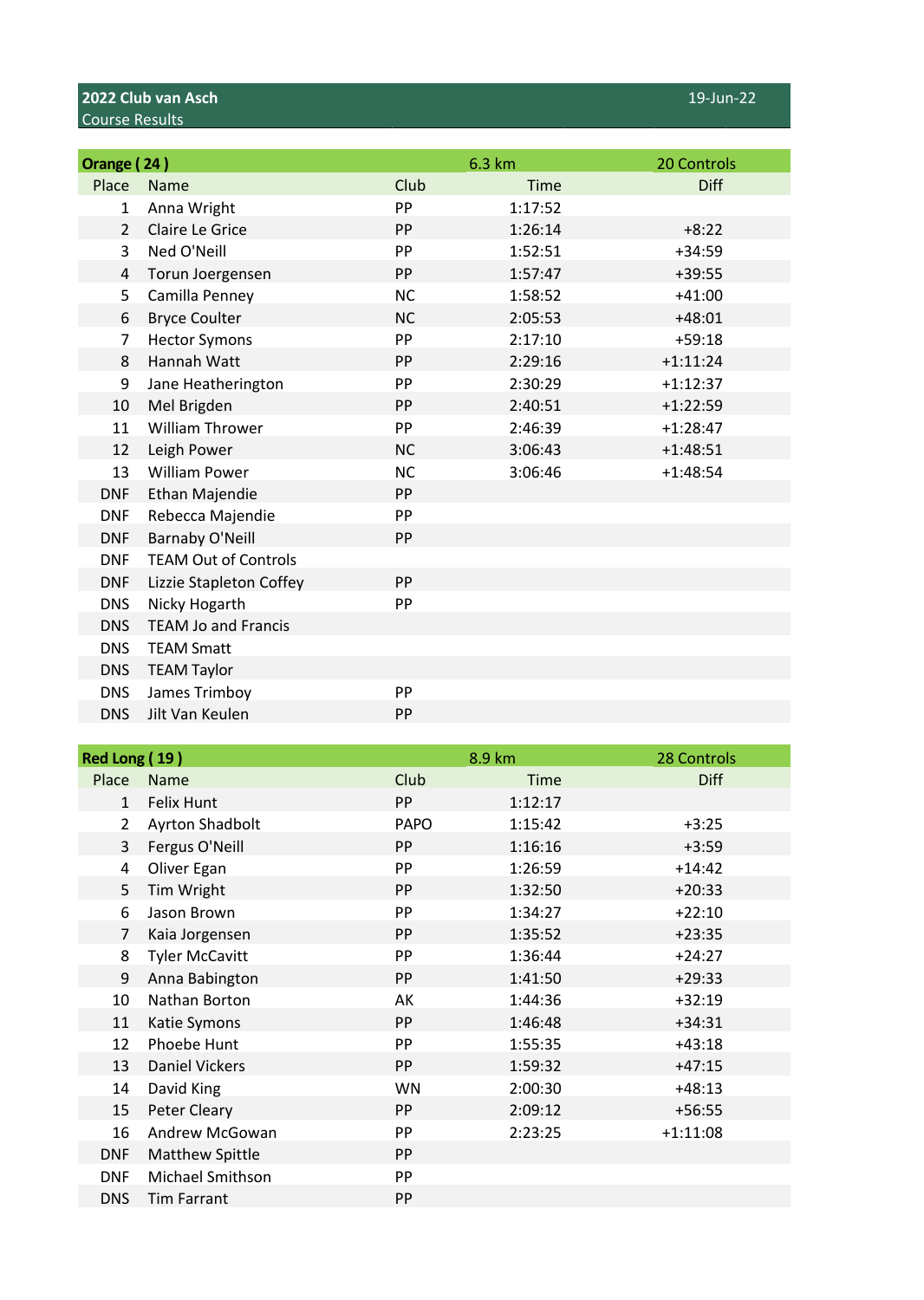| Red Medium (35) |                       |             | 6.5 km      | 21 Controls |
|-----------------|-----------------------|-------------|-------------|-------------|
| Place           | Name                  | Club        | <b>Time</b> | <b>Diff</b> |
| $\mathbf{1}$    | <b>Thomas Gillet</b>  | <b>OTH</b>  | 1:10:12     |             |
| $\overline{2}$  | Alistair Cory-Wright  | PP          | 1:10:25     | $+0:13$     |
| 3               | Jacob Knoef           | PP          | 1:10:55     | $+0:43$     |
| 4               | James Wright          | PP          | 1:12:13     | $+2:01$     |
| 5               | Steve O'Neill         | PP          | 1:18:49     | $+8:37$     |
| 6               | Digby Symons          | PP          | 1:19:28     | $+9:16$     |
| $\overline{7}$  | Finn Van Keulen       | PP          | 1:24:17     | $+14:05$    |
| 8               | Anna Duston           | PP          | 1:26:04     | $+15:52$    |
| 9               | Jenni Adams           | PP          | 1:26:15     | $+16:03$    |
| 10              | <b>Bruce Steven</b>   | PP          | 1:28:55     | $+18:43$    |
| 11              | Katie Smithson        | PP          | 1:32:13     | $+22:01$    |
| 12              | Alan Moore            | PP          | 1:32:50     | $+22:38$    |
| 13              | Joshua Jones          | PP          | 1:34:03     | $+23:51$    |
| 14              | Gordon Thrower        | PP          | 1:36:18     | $+26:06$    |
| 15              | Maria Laurie          | PP          | 1:36:56     | $+26:44$    |
| 16              | David Wright          | <b>PAPO</b> | 1:44:01     | $+33:49$    |
| 17              | Jan Harrison          | PP          | 1:44:56     | $+34:44$    |
| 18              | Nic Gorman            | PP          | 1:45:47     | $+35:35$    |
| 19              | Isabella Zinzan       | PP          | 1:47:34     | $+37:22$    |
| 20              | Craig Crawford        | <b>NC</b>   | 1:53:22     | $+43:10$    |
| 21              | Clare McLennan        | PP          | 1:53:53     | $+43:41$    |
| 22              | Toby O'Neill          | PP          | 1:57:38     | $+47:26$    |
| 23              | Kyla Moore            | PP          | 1:57:39     | $+47:27$    |
| 24              | Kathrin Mueller       | PP          | 2:00:33     | $+50:21$    |
| 25              | Jonathan Hunt         | PP          | 2:09:24     | $+59:12$    |
| 26              | <b>William Steel</b>  | PP          | 2:11:02     | $+1:00:50$  |
| 27              | <b>TEAM Foontrick</b> |             | 3:01:12     | $+1:51:00$  |
| 28              | <b>TEAM Double A</b>  |             | 3:19:49     | $+2:09:37$  |
| <b>DNF</b>      | Christina Freeman     | PP          |             |             |
| <b>DNF</b>      | TEAM Run a muck mums  |             |             |             |
| <b>DNS</b>      | <b>LISA AINLEY</b>    | PP          |             |             |
| <b>DNS</b>      | <b>Trevor Batin</b>   | PP          |             |             |
| <b>DNS</b>      | Martin Freeman        | PP          |             |             |
| <b>DNS</b>      | Marisol Hunter        | PP          |             |             |
| <b>DNS</b>      | Daisy York            | PP          |             |             |

| Red Short (29) |                       | 4.4 km      |             | <b>18 Controls</b> |
|----------------|-----------------------|-------------|-------------|--------------------|
| Place          | <b>Name</b>           | Club        | <b>Time</b> | <b>Diff</b>        |
| $\mathbf{1}$   | Jan Edmond            | PP.         | 54:42       |                    |
| $2^{\circ}$    | <b>Greig Hamilton</b> | <b>PP</b>   | 54:51       | $+0:09$            |
| 3              | Jana Monro            | <b>PP</b>   | 1:02:29     | $+7:47$            |
| 4              | Neil Trimboy          | <b>PP</b>   | 1:09:14     | $+14:32$           |
| 5.             | Dave Alderson         | <b>PP</b>   | 1:09:30     | $+14:48$           |
| 6              | Nicholas Freeman      | PP.         | 1:11:28     | $+16:46$           |
| 7              | Jean Cory-Wright      | PP.         | 1:21:54     | $+27:12$           |
| 8              | Kate Pedley           | <b>PAPO</b> | 1:22:29     | $+27:47$           |
| 9              | Neil Egan             | PP.         | 1:30:24     | $+35:42$           |
| 10             | Kate Hodgins          | ΝC          | 1:37:21     | $+42:39$           |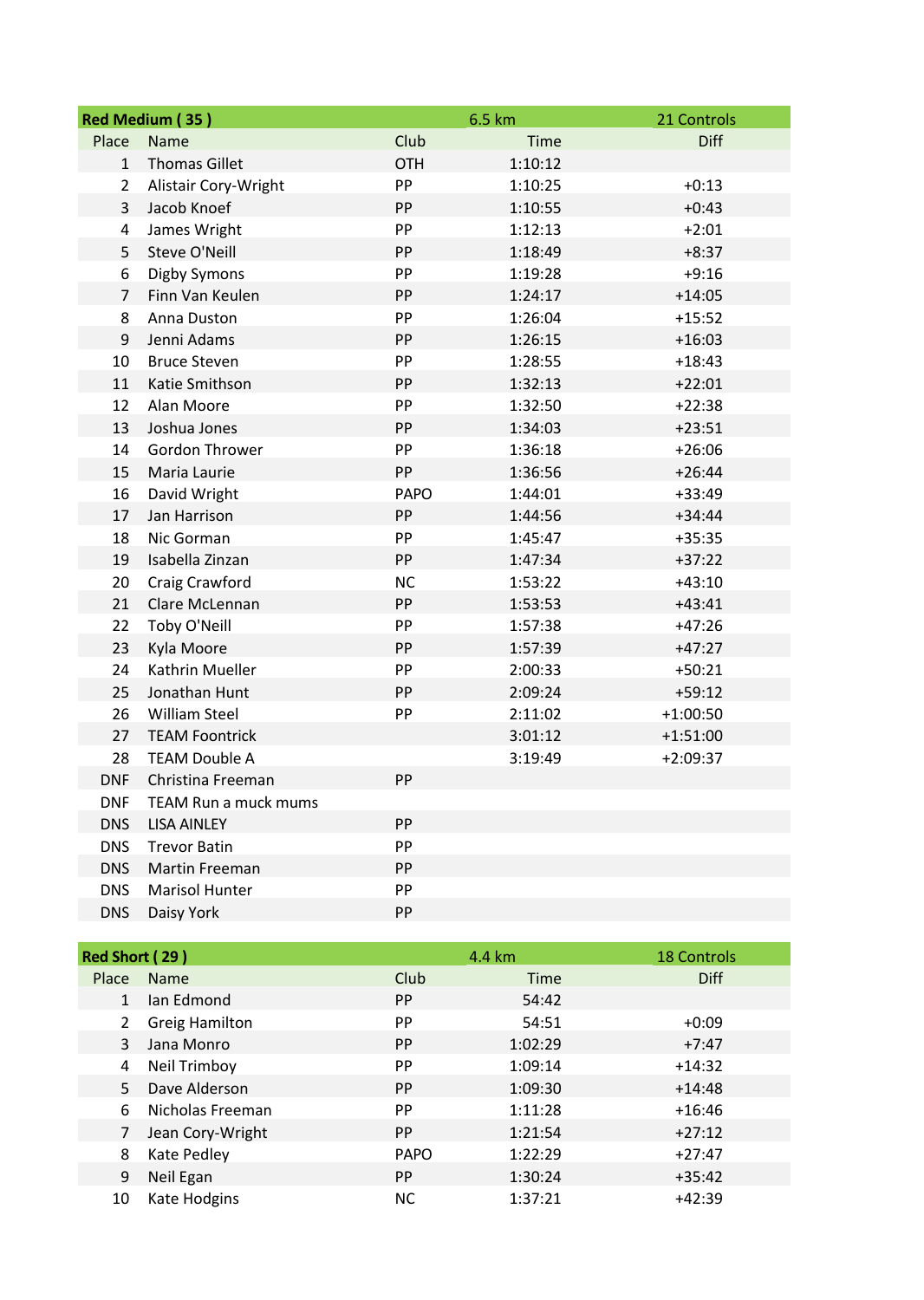| 11         | Jane Clifford              | <b>PP</b>   | 1:39:43 | $+45:01$   |
|------------|----------------------------|-------------|---------|------------|
| 12         | Thomas Zinzan              | PP          | 1:40:54 | $+46:12$   |
| 13         | Lisa Chubb                 | <b>PP</b>   | 1:45:25 | $+50:43$   |
| 14         | Caroline Diprose           | <b>PP</b>   | 1:47:25 | $+52:43$   |
| 15         | <b>Brigette Bilbe</b>      | <b>PP</b>   | 1:51:23 | $+56:41$   |
| 16         | Helen O'Neill              | PP          | 1:53:47 | $+59:05$   |
| 17         | Helen Wood                 | <b>PP</b>   | 1:57:31 | $+1:02:49$ |
| 18         | Pete Douglas               | <b>PAPO</b> | 2:04:12 | $+1:09:30$ |
| 19         | Melisa Zinzan              | <b>PP</b>   | 2:18:14 | $+1:23:32$ |
| 20         | <b>Trish Faulkner</b>      | PP          | 2:19:12 | $+1:24:30$ |
| 21         | TEAM Fergie's big day out  |             | 2:31:17 | $+1:36:35$ |
| 22         | <b>TEAM Sugar Loaves</b>   |             | 2:31:18 | $+1:36:36$ |
| 23         | Sue Unsworth               | <b>PP</b>   | 2:36:25 | $+1:41:43$ |
| 24         | <b>TEAM Scrambled legs</b> |             | 3:01:23 | $+2:06:41$ |
| <b>MP</b>  | <b>TEAM Team Timeout</b>   |             |         |            |
| <b>MP</b>  | Keith Unsworth             | PP          |         |            |
| <b>DNS</b> | Stephanie Farrant          | <b>PP</b>   |         |            |
| <b>DNS</b> | Julia Moore                | PP          |         |            |
| <b>DNS</b> | <b>Geraldine Trevella</b>  | PP          |         |            |

| <b>White (19)</b> |                               |             | 2.8 km      | <b>15 Controls</b> |
|-------------------|-------------------------------|-------------|-------------|--------------------|
| Place             | <b>Name</b>                   | Club        | <b>Time</b> | <b>Diff</b>        |
| $\mathbf{1}$      | Harri Brown                   | <b>PAPO</b> | 39:37       |                    |
| $\overline{2}$    | Joshua Pedley                 | <b>PAPO</b> | 45:33       | $+5:56$            |
| 3                 | Jeremy Freeman                | PP          | 1:00:14     | $+20:37$           |
| 4                 | Alex Brown                    | PP          | 1:02:38     | $+23:01$           |
| 5                 | Senan Stapleton Coffey        | <b>PP</b>   | 1:06:36     | $+26:59$           |
| 6                 | <b>Walter Symons</b>          | <b>PP</b>   | 1:13:25     | $+33:48$           |
| $\overline{7}$    | <b>Cormac Hamilton</b>        | <b>PP</b>   | 1:16:01     | $+36:24$           |
| 8                 | Annabel Diprose               | PP          | 1:19:33     | $+39:56$           |
| 9                 | <b>Filip Monro</b>            | <b>PP</b>   | 1:21:46     | $+42:09$           |
| 10                | Helena Monro                  | PP          | 1:22:11     | $+42:34$           |
| 11                | Caleb Johnstone               | <b>OTH</b>  | 1:27:27     | $+47:50$           |
| 12                | Caitlyn Thrower               | PP          | 1:30:34     | +50:57             |
| 13                | <b>TEAM Tessa and Hannah</b>  |             | 1:35:17     | $+55:40$           |
| MP                | <b>TEAM Connor &amp; Finn</b> |             |             |                    |
| <b>MP</b>         | <b>TEAM Stewart family</b>    |             |             |                    |
| <b>MP</b>         | <b>TEAM Throssells</b>        |             |             |                    |
| <b>DNF</b>        | <b>Team Dalton</b>            |             |             |                    |
| <b>DNF</b>        | Oscar Edmond                  | PP          |             |                    |
| <b>DNS</b>        | Zara Farrant                  | <b>PP</b>   |             |                    |

| Yellow (13) |                                   |           | 3.4 km      | <b>14 Controls</b> |
|-------------|-----------------------------------|-----------|-------------|--------------------|
| Place       | <b>Name</b>                       | Club      | <b>Time</b> | <b>Diff</b>        |
|             | William Stapleton Coffey          | <b>PP</b> | 1:00:02     |                    |
|             | James Diprose                     | <b>PP</b> | 1:02:40     | $+2:38$            |
| 3           | <b>Adam Trimboy</b>               | <b>NC</b> | 1:05:30     | $+5:28$            |
|             | Caleb Jones                       | <b>PP</b> | 1:10:56     | $+10:54$           |
| 5.          | TEAM Conquistadors of the useless |           | 1:12:32     | $+12:30$           |
| 6           | Hamish Zinzan                     | PP        | 1:16:40     | $+16:38$           |
|             | Christina Symons                  | <b>PP</b> | 1:21:27     | $+21:25$           |